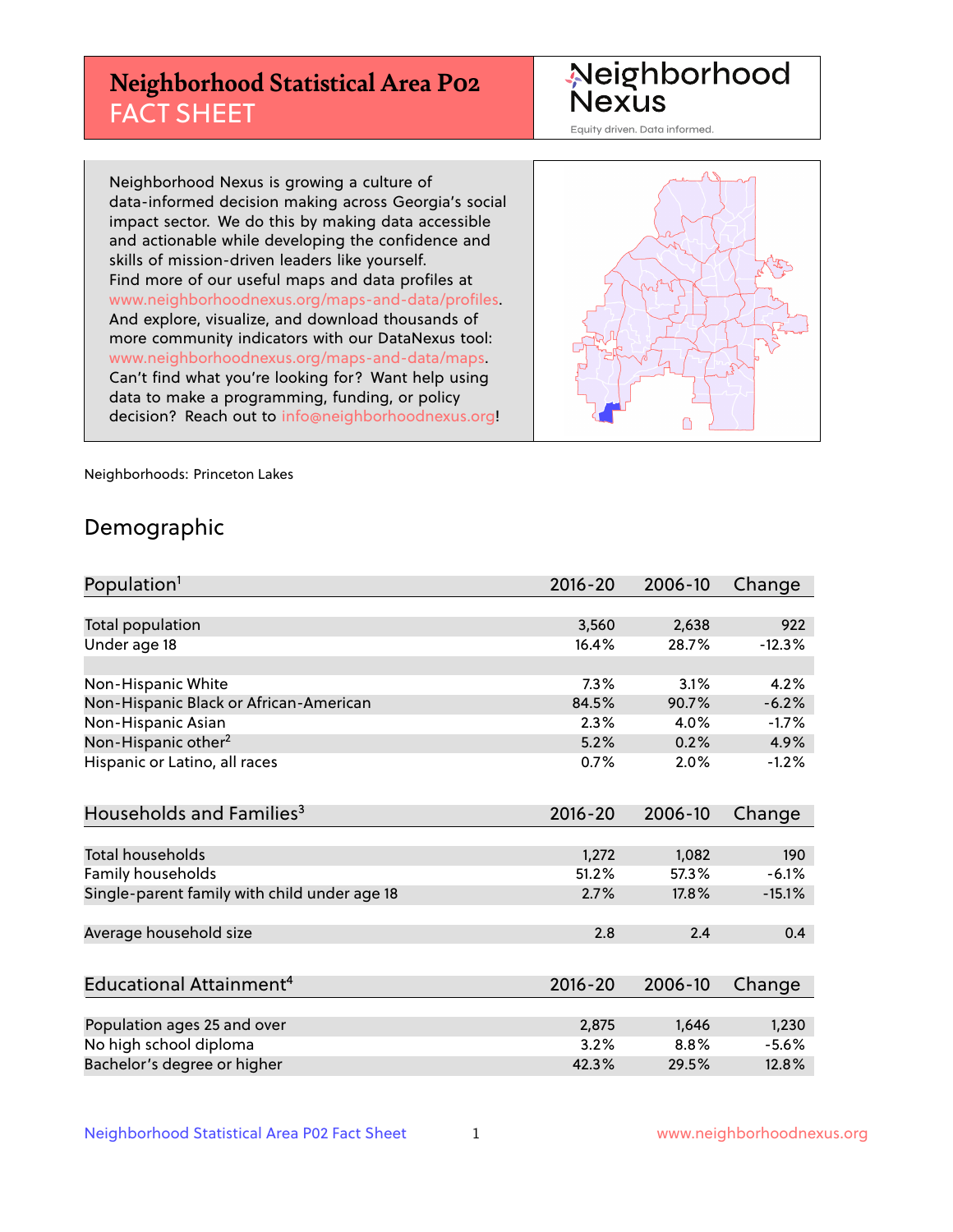# Change Measures, continued...

| Employment <sup>5</sup>                                 | $2016 - 20$ | 2006-10  | Change   |
|---------------------------------------------------------|-------------|----------|----------|
|                                                         |             |          |          |
| Total workers residing in Neighborhood Statistical Area | 1,466       | 582      | 884      |
| Workers with earnings \$1250/month or less              | 22.0%       | 29.4%    | $-7.4%$  |
| Workers with earnings \$1251/month to \$3333/month      | 36.5%       | 48.6%    | $-12.1%$ |
| Workers with earnings greater than \$3333/month         | 41.5%       | 22.0%    | 19.5%    |
| Total jobs located in Neighborhood Statistical Area     | 2,700       | 192      | 2,508    |
| Jobs with earnings \$1250/month or less                 | 36.9%       | 14.1%    | 22.8%    |
| Jobs with earnings \$1251/month to \$3333/month         | 32.7%       | 57.3%    | $-24.6%$ |
| Jobs with earnings greater than \$3333/month            | 30.4%       | 28.6%    | 1.8%     |
|                                                         |             |          |          |
| Jobs/workers ratio                                      | 1.8         | 0.3      | 1.5      |
|                                                         |             |          |          |
| Income and Poverty <sup>6</sup>                         | 2016-20     | 2006-10  | Change   |
| Median household income                                 | \$78,808    | \$44,439 | \$34,369 |
|                                                         |             |          |          |
| Population for whom poverty status is determined        | 3,560       | 2,638    | 922      |
| Population below poverty                                | 18.7%       | 10.9%    | 7.8%     |
|                                                         |             |          |          |
| Housing <sup>7</sup>                                    | $2016 - 20$ | 2006-10  | Change   |
|                                                         |             |          |          |
| Total housing units                                     | 1,561       | 1,394    | 167      |
| Occupied housing units                                  | 81.5%       | 77.6%    | 3.9%     |
| Vacant housing units                                    | 18.5%       | 22.4%    | $-3.9%$  |
| Occupied housing units                                  | 1,272       | 1,082    | 190      |
| Owner occupied housing units                            | 52.6%       | 41.4%    | 11.2%    |
|                                                         | 47.4%       | 58.6%    | $-11.2%$ |
| Renter occupied housing units                           |             |          |          |
| Access to a Vehicle <sup>8</sup>                        | $2016 - 20$ | 2006-10  | Change   |
|                                                         |             |          |          |
| Occupied housing units                                  | 1,272       | 1,082    | 190      |
| No vehicle available                                    | 15.1%       | 16.3%    | $-1.2%$  |
|                                                         |             |          |          |
| Crime Rates, per 10,000 Population <sup>9</sup>         | 2017-21     | 2012-16  | Change   |
|                                                         |             |          |          |
| All Part I crimes                                       | 716.3       | 858.0    | $-141.6$ |
| Violent crime                                           | 64.6        | 74.1     | $-9.5$   |
| Murder                                                  | 1.7         | 0.5      | 1.2      |
| Robbery                                                 | 19.7        | 37.3     | $-17.6$  |
| Aggravated assault                                      | 43.3        | 36.3     | 6.9      |
| Property crime                                          | 651.7       | 783.9    | $-132.2$ |
| <b>Burglary</b>                                         | 46.1        | 147.2    | $-101.2$ |
| Larceny                                                 | 498.9       | 509.7    | $-10.8$  |
| Vehicle theft                                           | 106.7       | 126.9    | $-20.2$  |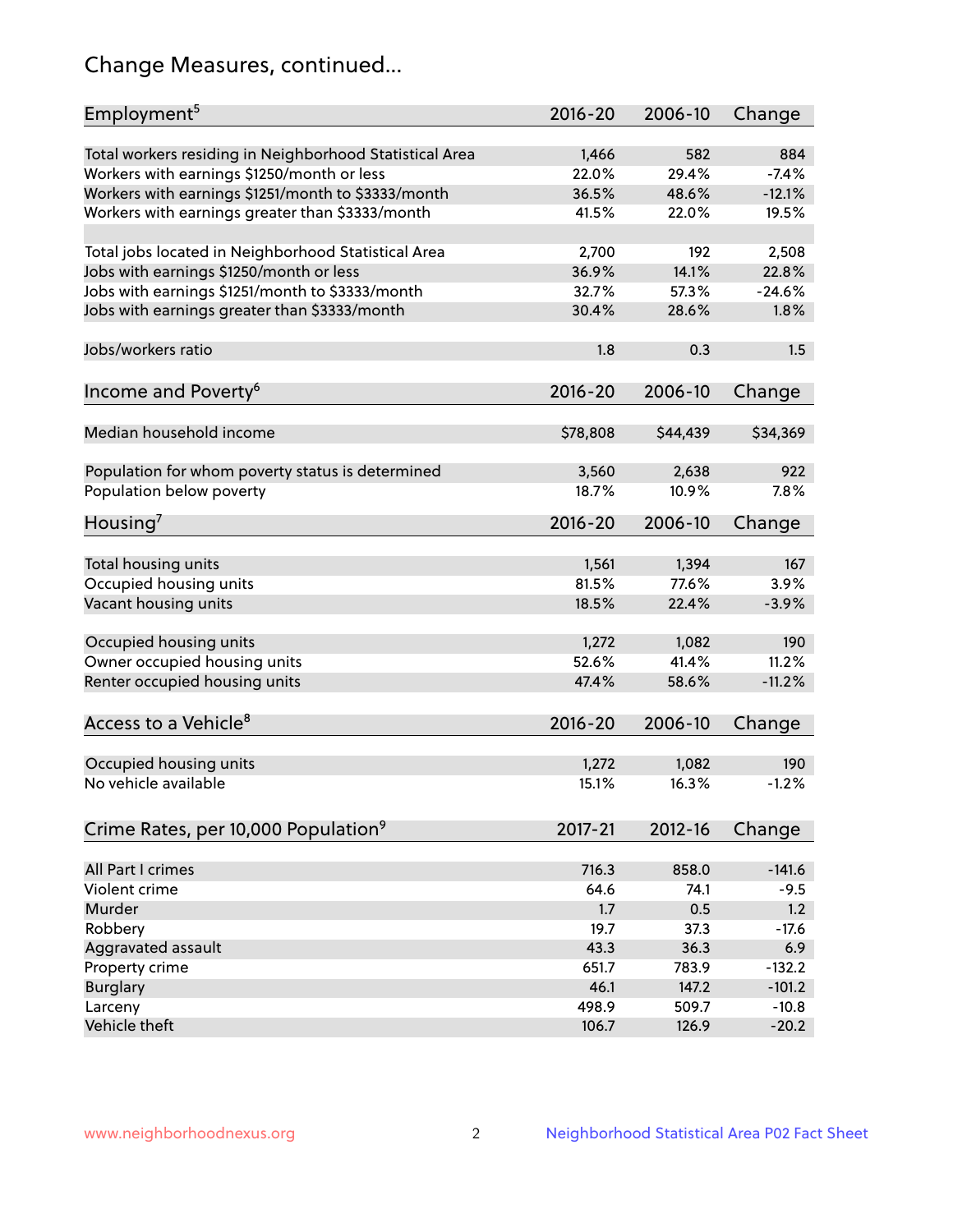# Current Data: Demographic

| Sex and Age, 2016-20 <sup>10</sup>                    | <b>Estimate</b> | Margin of Error |
|-------------------------------------------------------|-----------------|-----------------|
| Total population                                      | 3,560           | $\pm$ 1,658     |
| Male                                                  | 42.4%           | $\pm 25.2\%$    |
| Female                                                | 57.6%           | $\pm 20.1\%$    |
| Under 5 years                                         | 2.5%            | ±3.3%           |
| 5 to 9 years                                          | 10.6%           | $\pm$ 8.4%      |
| 10 to 14 years                                        | 3.4%            | $\pm 4.0\%$     |
| 15 to 19 years                                        | 0.0%            | $\pm$ 0.7%      |
| 20 to 24 years                                        | 2.8%            | $\pm$ 3.5%      |
| 25 to 34 years                                        | 23.9%           | ±11.9%          |
| 35 to 44 years                                        | 13.8%           | $\pm$ 7.3%      |
| 45 to 54 years                                        | 25.6%           | ±16.4%          |
| 55 to 59 years                                        | 2.0%            | $\pm1.7\%$      |
| 60 to 64 years                                        | 9.5%            | ±6.8%           |
| 65 to 74 years                                        | 3.5%            | $\pm 3.0\%$     |
| 75 to 84 years                                        | 2.4%            | $\pm 2.3\%$     |
| 85 years and over                                     | 0.0%            | $\pm$ 0.5%      |
| Median age (years)                                    | 42.5            | $\pm$ 0.9       |
| Race and Ethnicity, 2016-20 <sup>11</sup>             | <b>Estimate</b> | Margin of Error |
| Total population                                      | 3,560           | $\pm$ 1,658     |
| Hispanic or Latino (of any race)                      | 0.7%            | $\pm 1.7\%$     |
| Not Hispanic or Latino                                | 99.3%           | ± 65.1%         |
| White alone                                           | 7.3%            | $\pm$ 8.2%      |
| Black or African American alone                       | 84.5%           | $\pm 30.0\%$    |
| American Indian and Alaska Native alone               | 5.2%            | $\pm 2.7\%$     |
| Asian alone                                           | 2.3%            | $\pm 3.6\%$     |
| Native Hawaiian and other Pacific Islander alone      | 0.0%            | $\pm$ 0.4%      |
| Some other race alone                                 | 0.0%            | $\pm$ 0.4%      |
| Two or more races                                     | 0.0%            | $\pm$ 0.4%      |
| U.S. Citizenship Status, 2016-20 <sup>12</sup>        | Estimate        | Margin of Error |
| Foreign-born population                               | 181             | $\pm$ 176       |
| Naturalized U.S. citizen                              | 100.0%          | $\pm$ 0.0%      |
| Not a U.S. citizen                                    | 0.0%            | $\pm$ 7.1%      |
| Citizen, Voting Age Population, 2016-20 <sup>13</sup> | <b>Estimate</b> | Margin of Error |
| Citizen, 18 and over population                       | 2,975           | $\pm$ 945       |
| Male                                                  | 41.7%           | $\pm$ 10.2%     |
| Female                                                | 58.3%           | ±19.7%          |
|                                                       |                 |                 |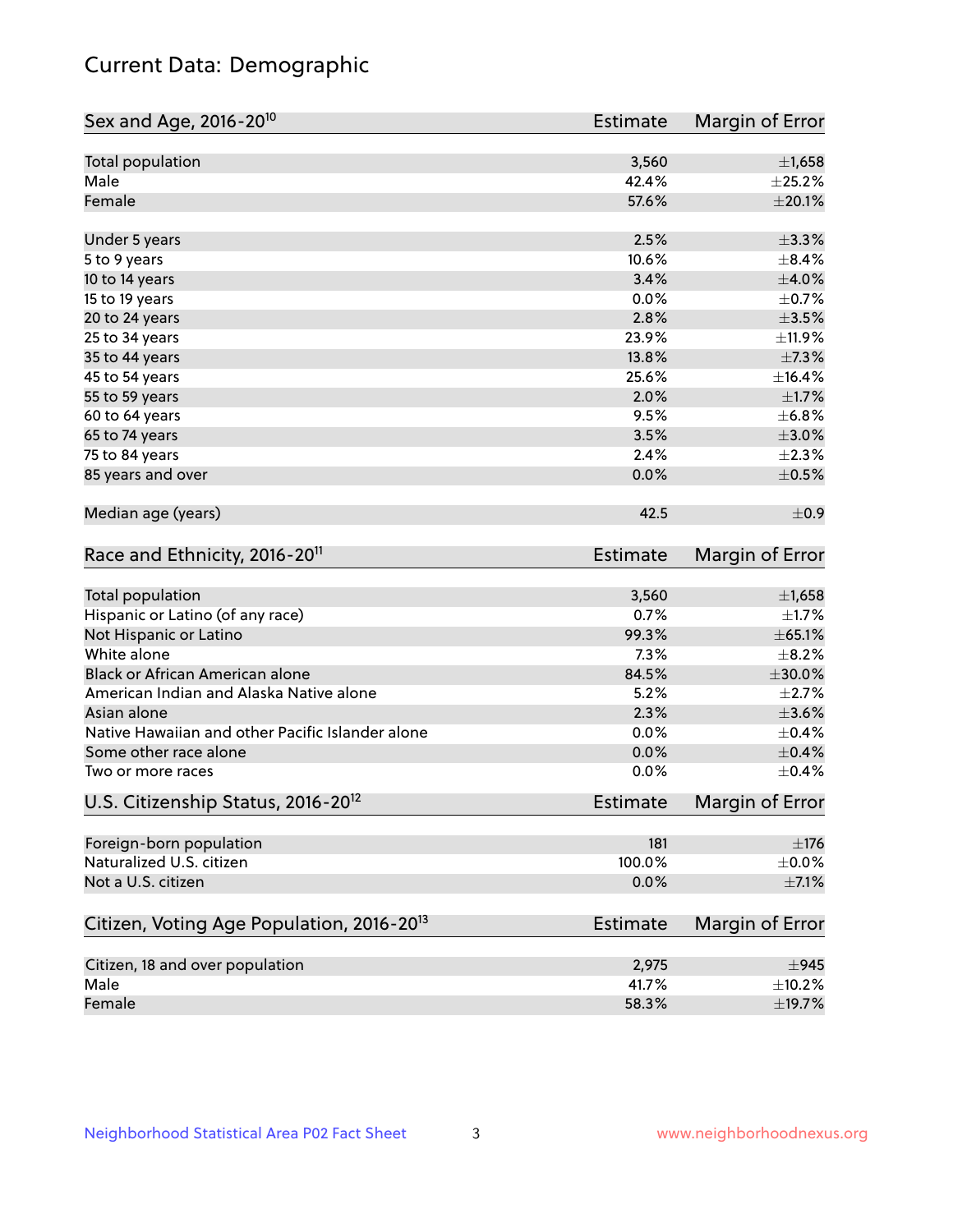# Current Data: Economic

| Income, 2016-20 <sup>14</sup>                                     | Estimate   | Margin of Error |
|-------------------------------------------------------------------|------------|-----------------|
|                                                                   |            |                 |
| All households                                                    | 1,272      | $\pm$ 303       |
| Less than \$10,000                                                | 2.5%       | $\pm$ 4.7%      |
| \$10,000 to \$14,999                                              | 2.3%       | $\pm$ 4.2%      |
| \$15,000 to \$24,999                                              | 0.0%       | ±1.4%           |
| \$25,000 to \$34,999                                              | 10.7%      | ±12.9%          |
| \$35,000 to \$49,999                                              | 11.1%      | $\pm$ 16.5%     |
| \$50,000 to \$74,999                                              | 18.7%      | $\pm$ 9.7%      |
| \$75,000 to \$99,999                                              | 30.2%      | ±14.1%          |
| \$100,000 to \$149,999                                            | 19.8%      | ±17.2%          |
| \$150,000 to \$199,999                                            | 2.1%       | $\pm$ 4.8%      |
| \$200,000 or more                                                 | 2.5%       | $\pm$ 4.0%      |
| Median household income (dollars)                                 | \$78,808   | $\pm$ 4,621     |
| Mean household income (dollars)                                   | \$81,573   | ±14,827         |
| Households with earnings                                          | 93.3%      | ±14.7%          |
| Mean earnings (dollars)                                           | \$78,723   | ±15,069         |
| Households with Social Security                                   | 18.2%      | $\pm$ 9.4%      |
| Mean Social Security income (dollars)                             | \$13,463   | ±10,766         |
| Households with retirement income                                 | 9.7%       | $\pm$ 8.8%      |
| Mean retirement income (dollars)                                  | \$33,095   | ±43,079         |
| Households with Supplemental Security Income                      | 13.6%      | $\pm$ 17.1%     |
| Mean Supplemental Security Income (dollars)                       | \$13,568   | $\pm$ 4,947     |
| Households with cash public assistance income                     | 0.0%       | $\pm1.0\%$      |
| Mean cash public assistance income (dollars)                      | $\ddagger$ | $\ddagger$      |
| Households with Food Stamp/SNAP benefits in the past 12<br>months | 22.5%      | $\pm$ 18.1%     |
| Family households                                                 | 651        | $\pm$ 299       |
| Less than \$10,000                                                | 5.2%       | $\pm$ 9.8%      |
| \$10,000 to \$14,999                                              | 0.0%       | ±2.0%           |
| \$15,000 to \$24,999                                              | 0.0%       | ±2.8%           |
| \$25,000 to \$34,999                                              | 8.2%       | $\pm$ 15.1%     |
| \$35,000 to \$49,999                                              | 18.0%      | ±30.9%          |
| \$50,000 to \$74,999                                              | 39.0%      | ±21.8%          |
| \$75,000 to \$99,999                                              | 18.6%      | ±30.7%          |
| \$100,000 to \$149,999                                            | 4.6%       | $\pm$ 7.2%      |
| \$150,000 to \$199,999                                            | 4.0%       | $\pm$ 9.3%      |
| \$200,000 or more                                                 | 2.3%       | ±6.3%           |
| Median family income (dollars)                                    | \$67,149   | ±2,992          |
| Mean family income (dollars)                                      | \$73,046   | ±15,738         |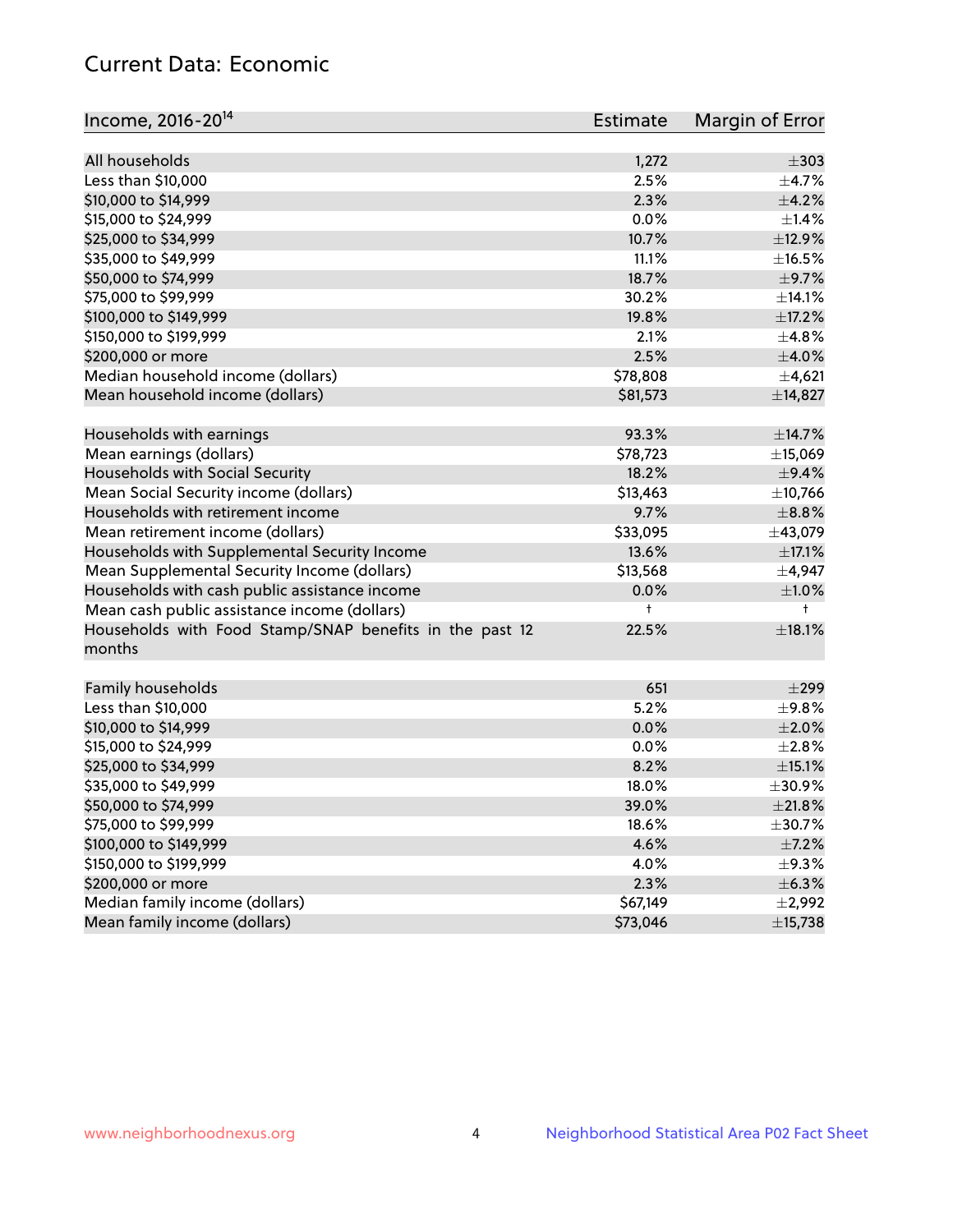# Current Data: Economic, continued...

| Income, 2016-20, continued <sup>15</sup>                              | <b>Estimate</b> | <b>Margin of Error</b> |
|-----------------------------------------------------------------------|-----------------|------------------------|
|                                                                       |                 |                        |
| Nonfamily households<br>Median nonfamily income (dollars)             | 621<br>\$80,819 | $\pm 203$<br>±3,585    |
| Mean nonfamily income (dollars)                                       | \$73,965        | ±10,749                |
|                                                                       |                 |                        |
| Median earnings for workers (dollars)                                 | \$39,771        | ±1,729                 |
| Median earnings for male full-time, year-round workers<br>(dollars)   | \$50,909        | ±4,741                 |
| Median earnings for female full-time, year-round workers<br>(dollars) | \$41,533        | ±2,982                 |
| Per capita income (dollars)                                           | \$34,033        | $±$ 20,143             |
| Families Below Poverty Level, 2016-20 <sup>16</sup>                   | Estimate        | <b>Margin of Error</b> |
|                                                                       |                 |                        |
| <b>All Families</b>                                                   | 651             | $\pm$ 299              |
| Percent below poverty                                                 | 13.4%           | ±18.1%                 |
| Families with related children under 18 years                         | 333             | $\pm 260$              |
| Percent below poverty                                                 | 26.3%           | ±31.7%                 |
| Families with related children under 5 years only                     | 65              | $\pm$ 97               |
| Percent below poverty                                                 | 51.9%           | ±69.9%                 |
| Married couple families                                               | 233             | $\pm 219$              |
| Percent below poverty                                                 | 0.0%            | $\pm$ 5.5%             |
| Married couple families with related children under 18 years          | 0               | $\pm$ 18               |
| Percent below poverty                                                 | $\ddagger$      | $^{+}$                 |
| Married couple families with related children under 5 years           | $\mathbf 0$     | $\pm$ 18               |
| Percent below poverty                                                 | $\ddagger$      | $\ddagger$             |
| Families with female householder, no spouse present                   | 272             | $\pm 229$              |
| Percent below poverty                                                 | 32.2%           | ±36.9%                 |
| Families with female householder, no spouse present with              | 216             | $\pm 239$              |
| related children under 18 years                                       |                 |                        |
| Percent below poverty                                                 | 40.6%           | ±36.2%                 |
| Families with female householder, no spouse present with              | 65              | $\pm$ 93               |
| related children under 5 years                                        |                 |                        |
| Percent below poverty                                                 | 51.9%           | ±67.3%                 |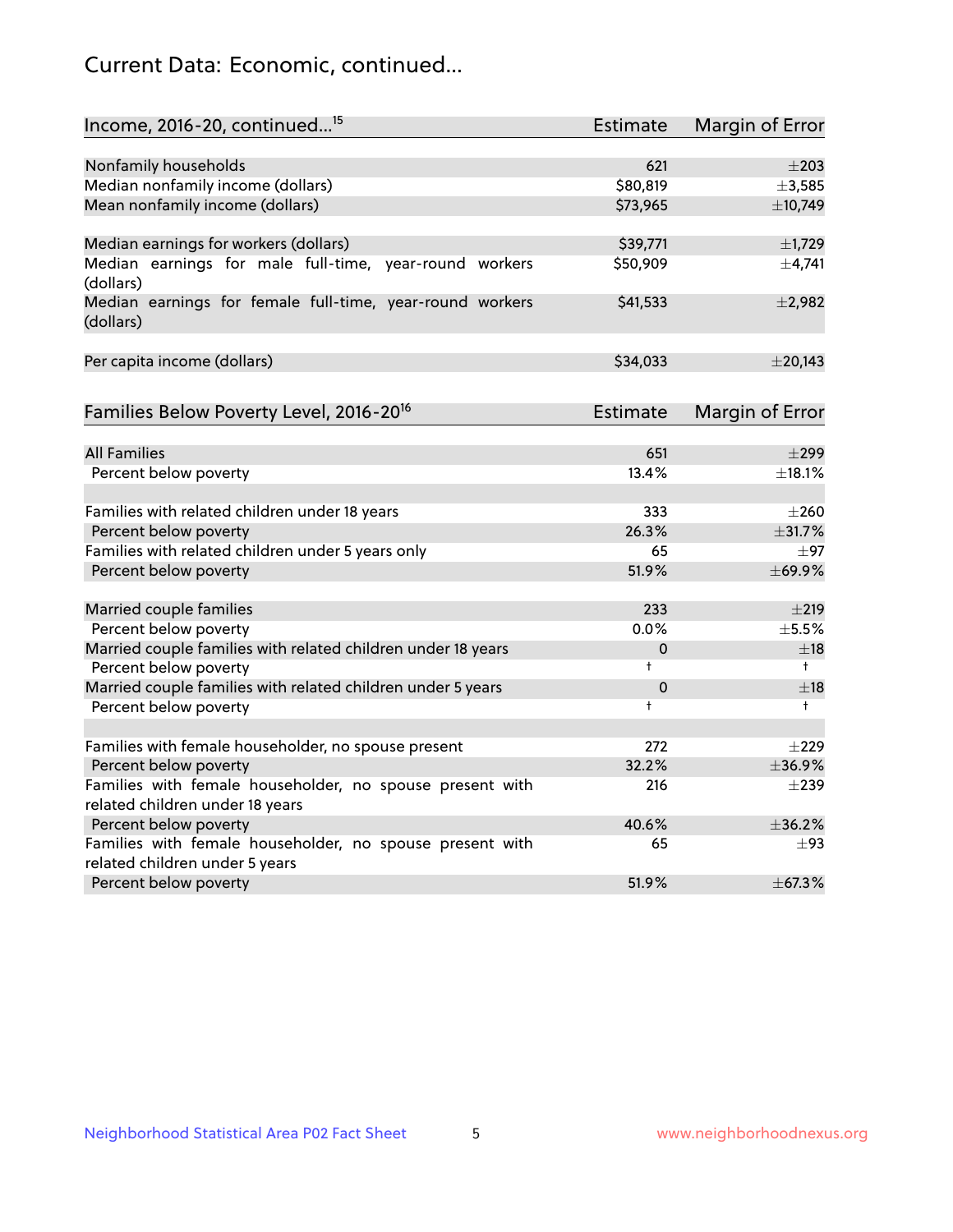# Current Data: Economic, continued...

| People Below Poverty Level, 2016-20 <sup>17</sup> | <b>Estimate</b> | Margin of Error |
|---------------------------------------------------|-----------------|-----------------|
|                                                   |                 |                 |
| Total population                                  | 3,560           | $\pm$ 1,658     |
| Percent below poverty                             | 18.7%           | ±23.1%          |
| Population under 18 years                         | 585             | ±451            |
| Percent below poverty                             | 44.4%           | ±41.1%          |
| Population 18 years and over                      | 2,975           | $\pm$ 858       |
| Percent below poverty                             | 13.6%           | $\pm$ 9.5%      |
| Population 18 to 64 years                         | 2,762           | $\pm$ 843       |
| Percent below poverty                             | 14.7%           | $\pm$ 10.1%     |
| Population 65 years and over                      | 212             | ±160            |
| Percent below poverty                             | $0.0\%$         | $+12.2%$        |

| Poverty by Race/Ethnicity, 2016-20 <sup>18</sup> | <b>Estimate</b> | Margin of Error |
|--------------------------------------------------|-----------------|-----------------|
|                                                  |                 |                 |
| Non-Hispanic White population                    | 258             | $\pm$ 316       |
| Percent below poverty                            | $0.0\%$         | $\pm$ 5.0%      |
| <b>Black population</b>                          | 3,035           | $\pm$ 1,787     |
| Percent below poverty                            | 21.9%           | $\pm$ 25.9%     |
| Asian population                                 | 83              | $\pm$ 133       |
| Percent below poverty                            | $0.0\%$         | $\pm$ 15.5%     |
| Hispanic or Latino population                    | 26              | $\pm 62$        |
| Percent below poverty                            | $0.0\%$         | ±49.0%          |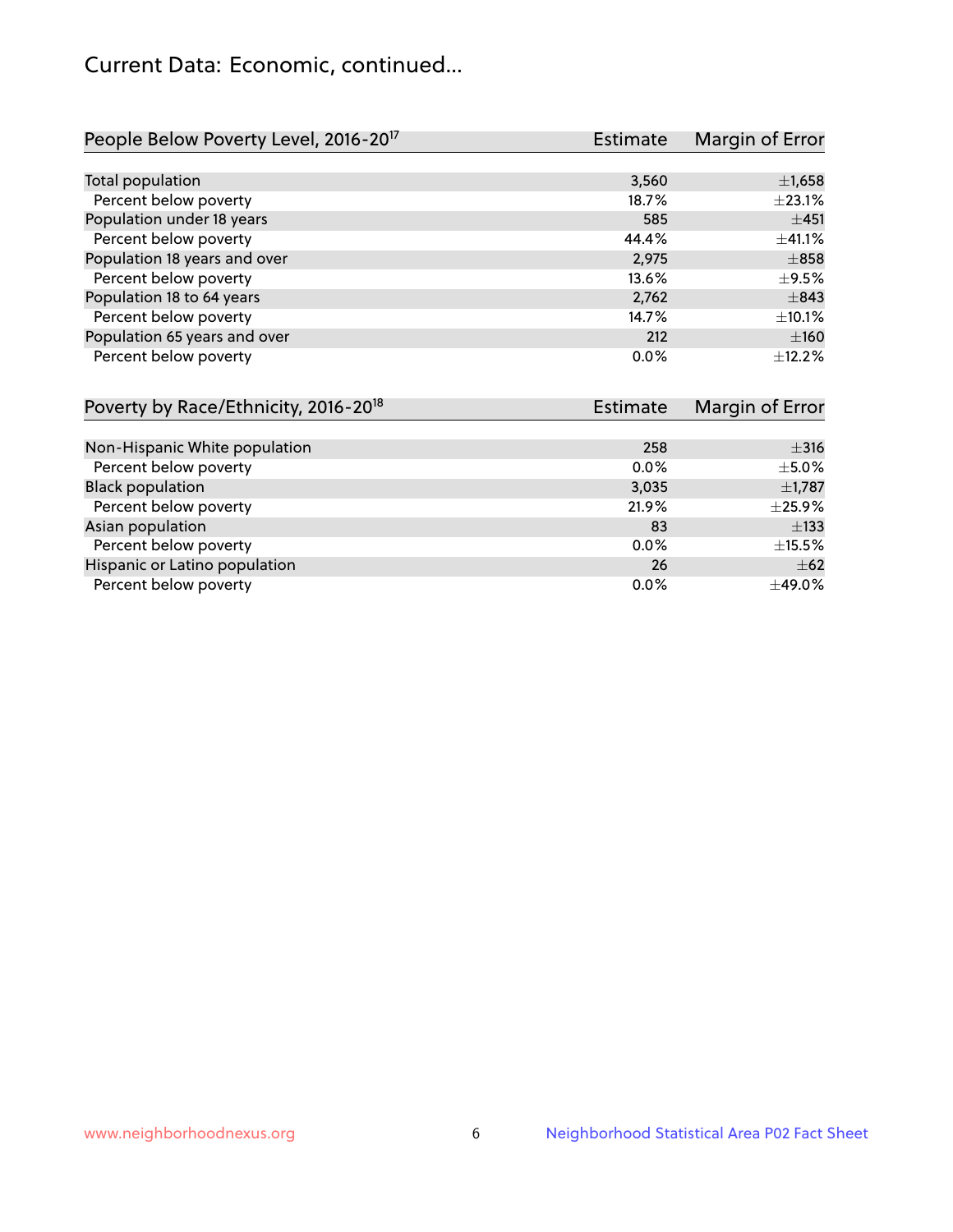# Current Data: Employment

| Employment Status, 2016-20 <sup>19</sup>                                    | <b>Estimate</b> | Margin of Error |
|-----------------------------------------------------------------------------|-----------------|-----------------|
|                                                                             |                 |                 |
| Population 16 years and over                                                | 2,975           | ±1,141          |
| In labor force                                                              | 82.1%           | ±40.9%          |
| Civilian labor force                                                        | 82.1%           | $\pm$ 40.9%     |
| Employed                                                                    | 81.6%           | ±40.7%          |
| Unemployed                                                                  | 0.5%            | $\pm 2.6\%$     |
| <b>Armed Forces</b>                                                         | 0.0%            | ±1.9%           |
| Not in labor force                                                          | 17.9%           | $\pm$ 9.1%      |
| Civilian labor force                                                        | 2,441           | $\pm 777$       |
| <b>Unemployment Rate</b>                                                    | 0.6%            | $\pm$ 3.1%      |
| Females 16 years and over                                                   | 1,735           | $\pm$ 829       |
| In labor force                                                              | 86.0%           | ±54.7%          |
| Civilian labor force                                                        | 86.0%           | ±54.7%          |
| Employed                                                                    | 85.1%           | ±54.3%          |
| Own children of the householder under 6 years                               | 87              | ±126            |
| All parents in family in labor force                                        | 100.0%          | $\pm 20.9\%$    |
| Own children of the householder 6 to 17 years                               | 498             | $\pm$ 532       |
| All parents in family in labor force                                        | 100.0%          | ±144.2%         |
| Industry, 2016-20 <sup>20</sup>                                             | <b>Estimate</b> | Margin of Error |
|                                                                             |                 |                 |
| Civilian employed population 16 years and over                              | 2,426           | $\pm 776$       |
| Agriculture, forestry, fishing and hunting, and mining                      | 0.0%            | $\pm$ 0.8%      |
| Construction                                                                | 5.4%            | ±10.9%          |
| Manufacturing                                                               | 5.0%            | $\pm$ 5.6%      |
| Wholesale trade                                                             | 0.0%            | $\pm 0.8\%$     |
| Retail trade                                                                | 7.6%            | $\pm$ 12.5%     |
| Transportation and warehousing, and utilities                               | 13.7%           | $\pm$ 7.0%      |
| Information                                                                 | 2.1%            | $\pm$ 4.0%      |
| Finance and insurance, and real estate and rental and leasing               | 7.7%            | $\pm$ 7.7%      |
| Professional, scientific, and management, and administrative                | 18.2%           | $\pm$ 11.1%     |
| and waste management services                                               |                 |                 |
| Educational services, and health care and social assistance                 | 31.0%           | $\pm$ 8.2%      |
| Arts, entertainment, and recreation, and accommodation and<br>food services | 1.4%            | $\pm 2.7\%$     |
| Other services, except public administration                                | 1.5%            | $\pm$ 3.9%      |
| Public administration                                                       | 6.3%            | $\pm$ 7.0%      |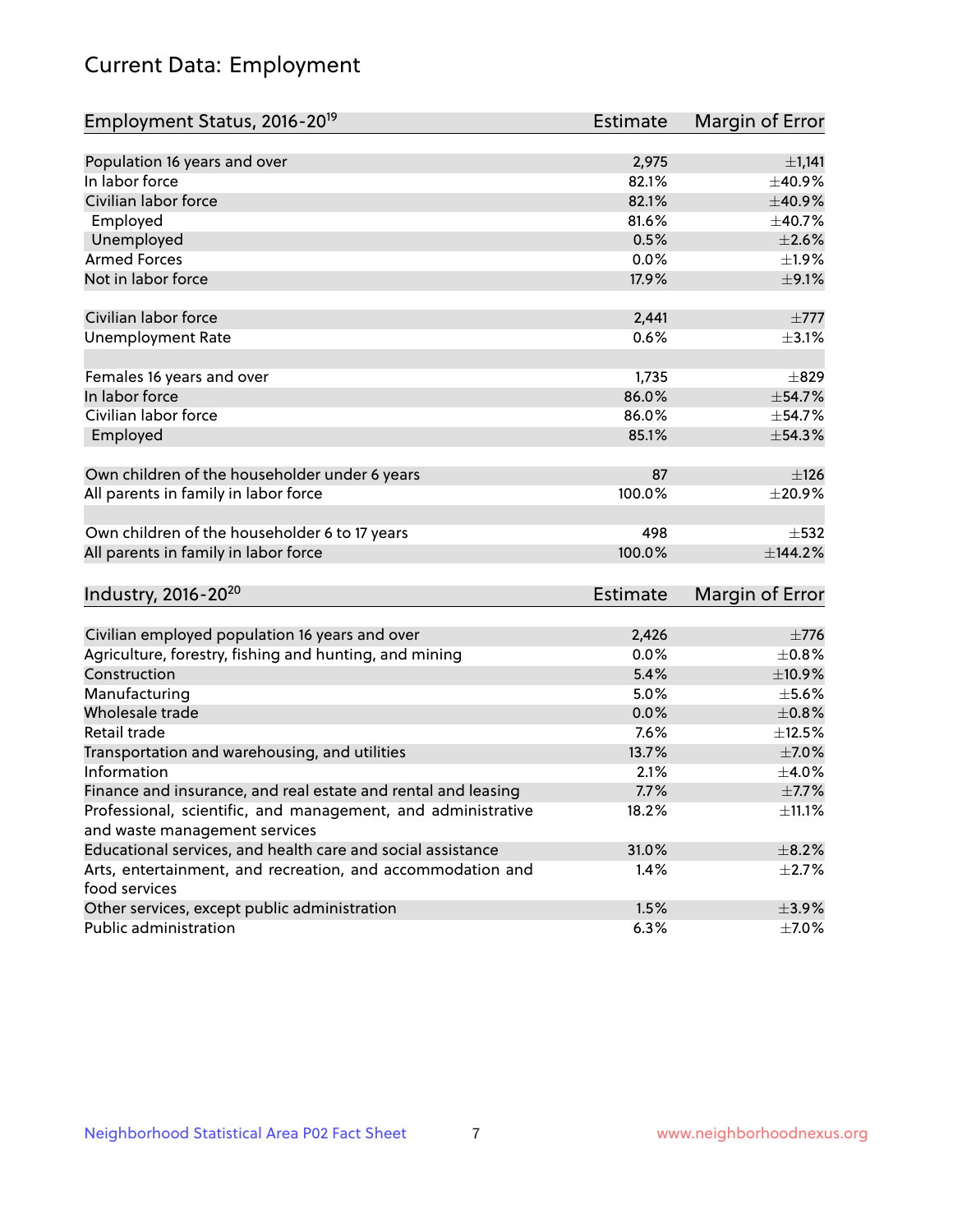# Current Data: Employment, continued...

| Occupation, 2016-20 <sup>21</sup>                                                                       | <b>Estimate</b> | Margin of Error |
|---------------------------------------------------------------------------------------------------------|-----------------|-----------------|
| Civilian employed population 16 years and over                                                          | 2,426           | $\pm 776$       |
| Management, business, science, and arts occupations                                                     | 47.4%           | ±13.1%          |
| Service occupations                                                                                     | 1.4%            | $\pm$ 3.2%      |
| Sales and office occupations                                                                            | 27.4%           | $\pm$ 16.0%     |
| Natural resources, construction, and maintenance occupations                                            | 9.5%            | $\pm$ 8.9%      |
| Production, transportation, and material moving occupations                                             | 14.3%           | $\pm$ 8.1%      |
| Class of Worker, 2016-20 <sup>22</sup>                                                                  | <b>Estimate</b> | Margin of Error |
| Civilian employed population 16 years and over                                                          | 2,426           | $\pm 776$       |
| Private wage and salary workers                                                                         | 84.0%           | ±25.7%          |
| Government workers                                                                                      | 11.2%           | $\pm$ 8.5%      |
| Self-employed in own not incorporated business workers                                                  | 4.8%            | $\pm$ 5.6%      |
| Unpaid family workers                                                                                   | 0.0%            | $\pm 0.8\%$     |
|                                                                                                         |                 |                 |
| Job Flows, 2019 <sup>23</sup>                                                                           |                 | 2019            |
| Total Jobs in Neighborhood Statistical Area                                                             |                 | 2,700           |
| Held by residents of Neighborhood Statistical Area                                                      |                 | 0.6%            |
| Held by non-residents of Neighborhood Statistical Area                                                  |                 | 99.4%           |
| Jobs by Industry Sector, 2019 <sup>24</sup>                                                             |                 | 2019            |
| Total Jobs in Neighborhood Statistical Area                                                             |                 | 2,700           |
| <b>Goods Producing sectors</b>                                                                          |                 | 4.1%            |
| Trade, Transportation, and Utilities sectors                                                            |                 | 24.3%           |
| All Other Services sectors                                                                              |                 | 71.6%           |
| Total Jobs in Neighborhood Statistical<br>held<br>by<br>Area<br>Neighborhood Statistical Area residents |                 | 15              |
| <b>Goods Producing sectors</b>                                                                          |                 | 0.0%            |
| Trade, Transportation, and Utilities sectors                                                            |                 | 20.0%           |
| All Other Services sectors                                                                              |                 | 80.0%           |
| Jobs by Earnings, 2019 <sup>25</sup>                                                                    |                 | 2019            |
| Total Jobs in Neighborhood Statistical Area                                                             |                 | 2,700           |
| Jobs with earnings \$1250/month or less                                                                 |                 | 36.9%           |
| Jobs with earnings \$1251/month to \$3333/month                                                         |                 | 32.7%           |
| Jobs with earnings greater than \$3333/month                                                            |                 | 30.4%           |
| Neighborhood Statistical<br>Jobs<br>in<br>Area<br>held<br>by<br>Total                                   |                 | 15              |
| Neighborhood Statistical Area residents                                                                 |                 |                 |
| Jobs with earnings \$1250/month or less                                                                 |                 | 40.0%           |
| Jobs with earnings \$1251/month to \$3333/month                                                         |                 | 26.7%           |
| Jobs with earnings greater than \$3333/month                                                            |                 | 33.3%           |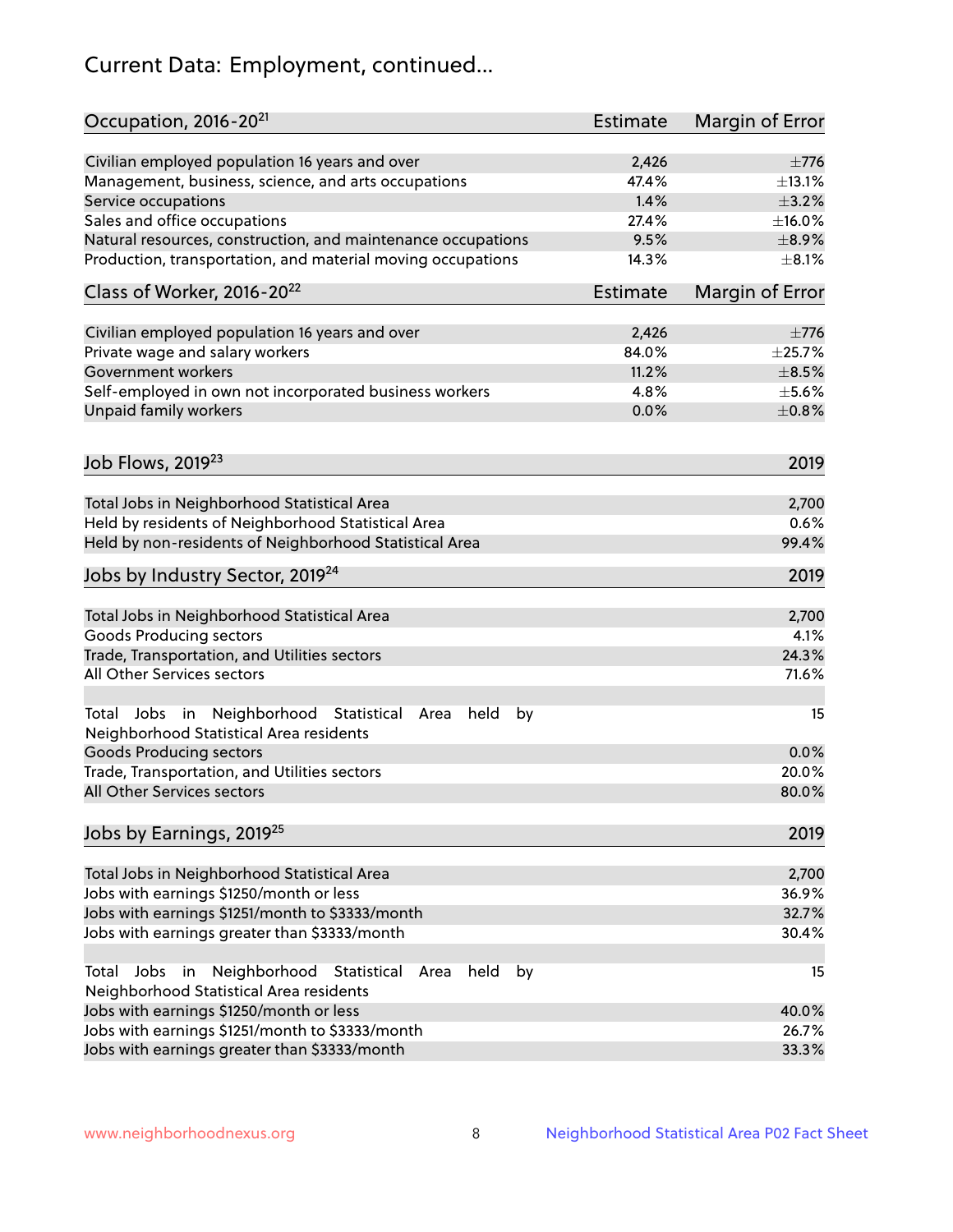# Current Data: Employment, continued...

| Jobs by Age of Worker, 2019 <sup>26</sup>                                                      | 2019  |
|------------------------------------------------------------------------------------------------|-------|
|                                                                                                |       |
| Total Jobs in Neighborhood Statistical Area                                                    | 2,700 |
| Jobs with workers age 29 or younger                                                            | 31.4% |
| Jobs with workers age 30 to 54                                                                 | 53.3% |
| Jobs with workers age 55 or older                                                              | 15.3% |
|                                                                                                |       |
| Total Jobs in Neighborhood Statistical Area held by<br>Neighborhood Statistical Area residents | 15    |
| Jobs with workers age 29 or younger                                                            | 26.7% |
| Jobs with workers age 30 to 54                                                                 | 66.7% |
| Jobs with workers age 55 or older                                                              | 6.7%  |

### Current Data: Education

| School Enrollment, 2016-20 <sup>27</sup>       | <b>Estimate</b> | Margin of Error |
|------------------------------------------------|-----------------|-----------------|
|                                                |                 |                 |
| Population 3 years and over enrolled in school | 919             | $\pm 724$       |
| Nursery school, preschool                      | $0.0\%$         | $+1.4%$         |
| Kindergarten                                   | $0.0\%$         | ±1.4%           |
| Elementary school (grades 1-8)                 | 54.2%           | $+11.7%$        |
| High school (grades 9-12)                      | 0.0%            | ±1.4%           |
| College or graduate school                     | 45.8%           | $\pm$ 49.6%     |

| <b>Estimate</b> | Margin of Error |
|-----------------|-----------------|
|                 |                 |
| 2,875           | $\pm$ 1,130     |
| $0.0\%$         | $\pm 1.3\%$     |
| 3.2%            | $\pm$ 3.8%      |
| 18.1%           | $+2.7%$         |
| 23.5%           | $\pm$ 8.1%      |
| 12.9%           | $\pm$ 15.4%     |
| 28.5%           | $\pm$ 22.2%     |
| 13.8%           | $\pm$ 9.9%      |
|                 |                 |
| 96.8%           | $\pm$ 51.6%     |
| 42.3%           | $\pm 21.7\%$    |
|                 |                 |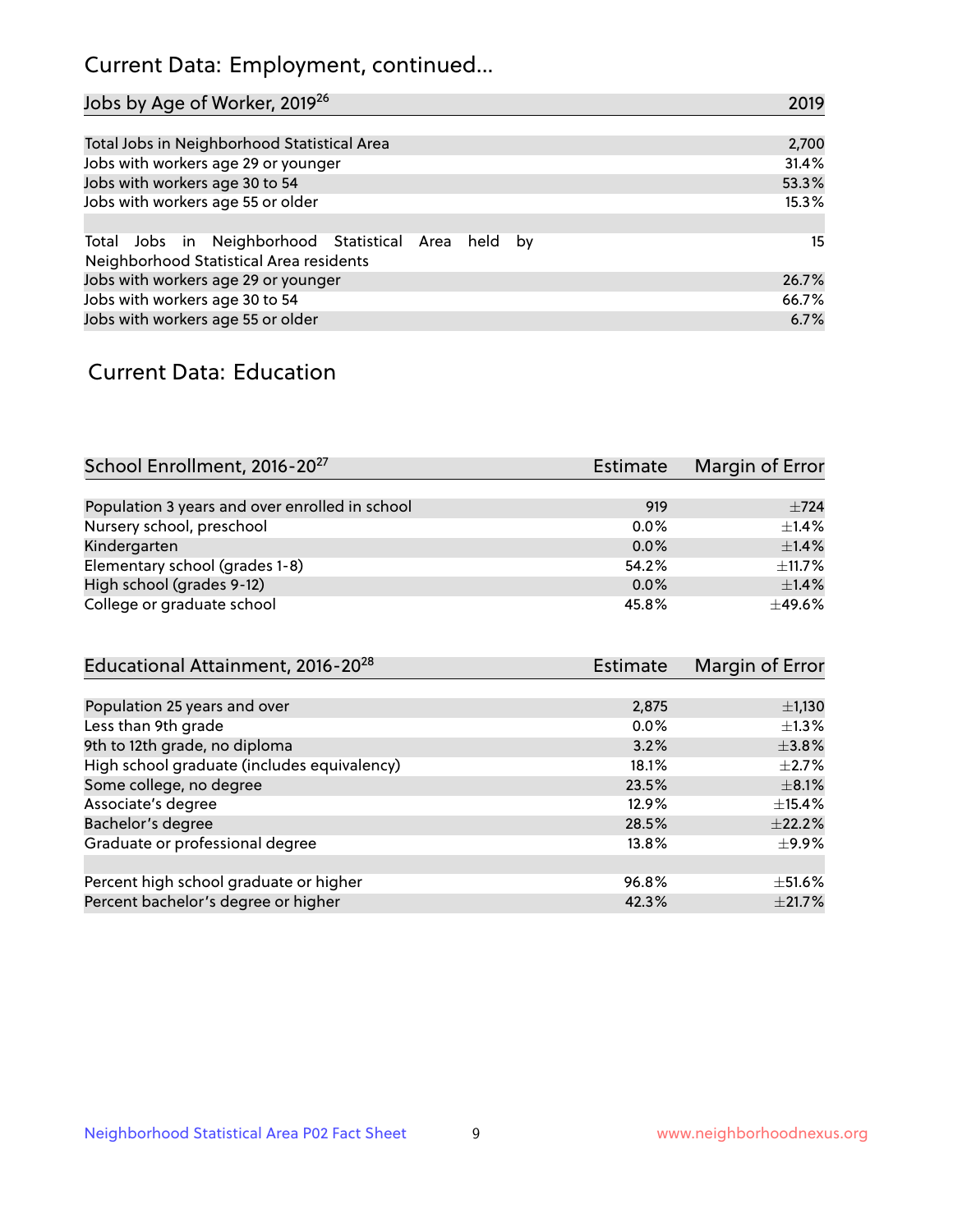# Current Data: Housing

| Households by Type, 2016-20 <sup>29</sup>            | <b>Estimate</b> | Margin of Error |
|------------------------------------------------------|-----------------|-----------------|
|                                                      |                 |                 |
| <b>Total households</b>                              | 1,272           | $\pm$ 303       |
| Family households (families)                         | 51.2%           | $\pm 20.0\%$    |
| With own children under 18 years                     | 11.9%           | $\pm$ 9.0%      |
| Married-couple family                                | 18.3%           | ±16.6%          |
| With own children of the householder under 18 years  | 0.0%            | $\pm1.0\%$      |
| Male householder, no spouse present, family          | 11.5%           | $\pm$ 8.8%      |
| With own children of the householder under 18 years  | 9.2%            | $\pm$ 7.5%      |
| Female householder, no spouse present, family        | 21.4%           | $\pm 21.3\%$    |
| With own children of the householder under 18 years  | 2.7%            | $\pm$ 5.1%      |
| Nonfamily households                                 | 48.8%           | $\pm$ 10.9%     |
| Householder living alone                             | 25.9%           | $\pm$ 16.0%     |
| 65 years and over                                    | $3.7\%$         | $\pm$ 6.2%      |
|                                                      |                 |                 |
| Households with one or more people under 18 years    | 26.2%           | ±22.3%          |
| Households with one or more people 65 years and over | 11.1%           | $\pm$ 7.2%      |
|                                                      |                 |                 |
| Average household size                               | 2.80            | $\pm 1.12$      |
| Average family size                                  | 3.29            | $\pm 1.74$      |
| Housing Occupancy, 2016-20 <sup>30</sup>             | <b>Estimate</b> | Margin of Error |
|                                                      |                 |                 |
| Total housing units                                  | 1,561           | $\pm 265$       |
| Occupied housing units                               | 81.5%           | ±13.6%          |
| Vacant housing units                                 | 18.5%           | $\pm$ 11.8%     |
| Homeowner vacancy rate                               | 0.0             | ±1.9            |
| Rental vacancy rate                                  | 19.9            | ±17.6           |
|                                                      |                 |                 |
| Units in Structure, 2016-20 <sup>31</sup>            | <b>Estimate</b> | Margin of Error |
| Total housing units                                  | 1,561           | $\pm 265$       |
| 1-unit, detached                                     | 40.6%           | ±17.7%          |
| 1-unit, attached                                     | 16.1%           | ±11.8%          |
| 2 units                                              | 0.0%            | $\pm$ 0.8%      |
| 3 or 4 units                                         | 1.9%            | $\pm$ 3.4%      |
| 5 to 9 units                                         | 5.3%            | $\pm$ 7.1%      |
| 10 to 19 units                                       | 23.1%           | $\pm$ 12.0%     |
| 20 or more units                                     | 13.1%           | ±11.7%          |
| Mobile home                                          | 0.0%            | $\pm 0.8\%$     |
| Boat, RV, van, etc.                                  | $0.0\%$         | $\pm$ 0.8%      |
|                                                      |                 |                 |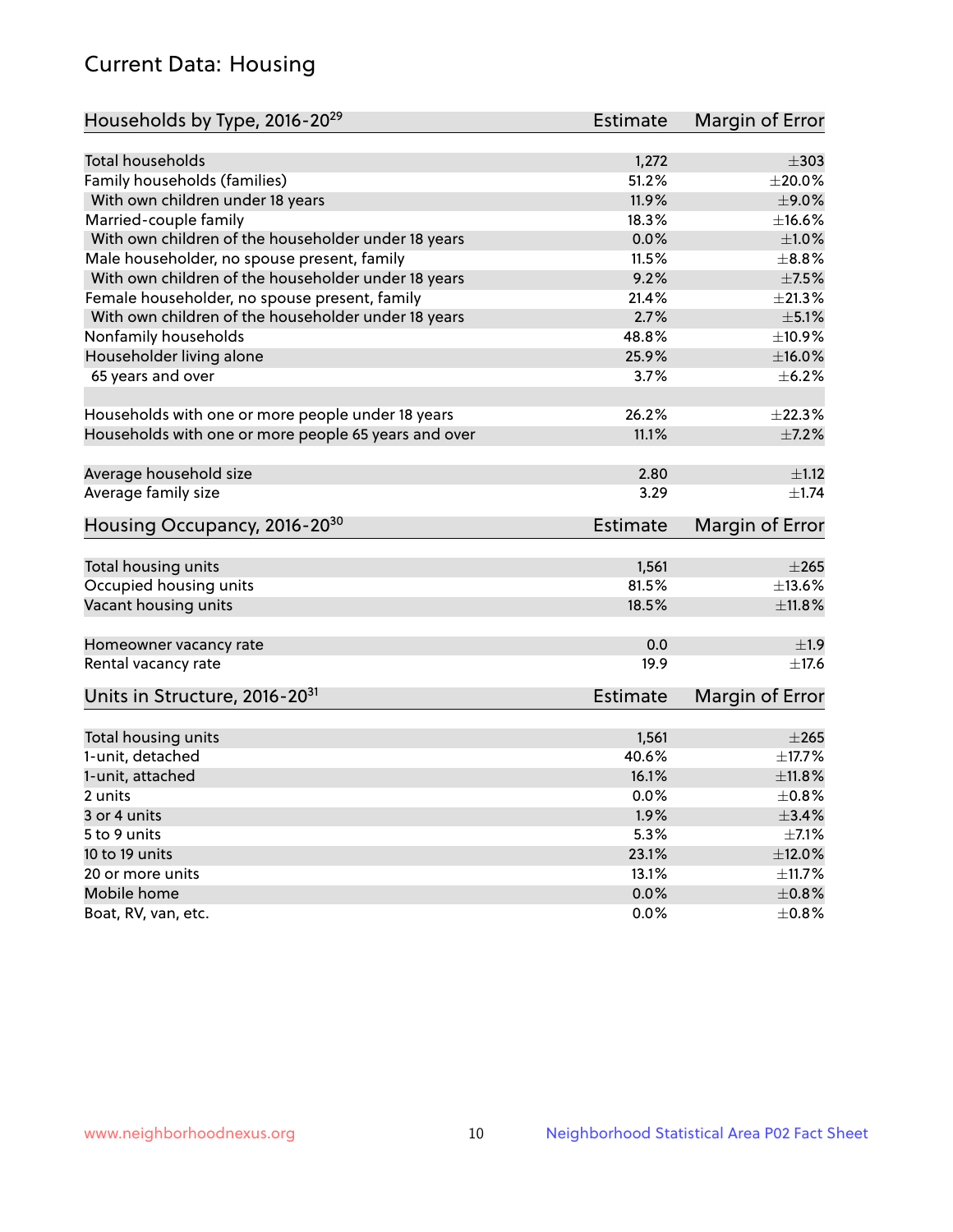# Current Data: Housing, continued...

| Year Structure Built, 2016-20 <sup>32</sup>    | <b>Estimate</b> | Margin of Error |
|------------------------------------------------|-----------------|-----------------|
| Total housing units                            | 1,561           | $\pm 265$       |
| Built 2014 or later                            | 2.4%            | $\pm 2.6\%$     |
| Built 2010 to 2013                             | 7.0%            | ±9.0%           |
| Built 2000 to 2009                             | 49.4%           | $\pm 21.4\%$    |
| Built 1990 to 1999                             | 11.0%           | ±11.9%          |
| Built 1980 to 1989                             | 12.5%           | $\pm$ 9.4%      |
| Built 1970 to 1979                             | 1.9%            | $\pm$ 3.4%      |
| Built 1960 to 1969                             | 13.8%           | ±10.3%          |
| Built 1950 to 1959                             | 1.9%            | $\pm 3.0\%$     |
| Built 1940 to 1949                             | 0.0%            | $\pm 0.8\%$     |
| Built 1939 or earlier                          | 0.0%            | $\pm 0.8\%$     |
| Housing Tenure, 2016-2033                      | <b>Estimate</b> | Margin of Error |
| Occupied housing units                         | 1,272           | $\pm$ 303       |
| Owner-occupied                                 | 52.6%           | ±15.0%          |
| Renter-occupied                                | 47.4%           | ±13.4%          |
| Average household size of owner-occupied unit  | 2.78            | $\pm$ 0.89      |
| Average household size of renter-occupied unit | 2.82            | $\pm$ 1.43      |
| Residence 1 Year Ago, 2016-20 <sup>34</sup>    | <b>Estimate</b> | Margin of Error |
|                                                |                 |                 |
| Population 1 year and over                     | 3,560           | $\pm$ 1,658     |
| Same house                                     | 80.6%           | ±51.3%          |
| Different house in the U.S.                    | 19.4%           | ±17.0%          |
| Same county                                    | 0.0%            | $\pm$ 0.4%      |
| Different county                               | 19.4%           | ±17.0%          |
| Same state                                     | 15.9%           | $\pm$ 16.5%     |
| Different state                                | 3.4%            | ±6.3%           |
| Abroad                                         | 0.0%            | $\pm$ 0.4%      |
| Value of Housing Unit, 2016-20 <sup>35</sup>   | <b>Estimate</b> | Margin of Error |
| Owner-occupied units                           | 669             | $\pm 249$       |
| Less than \$50,000                             | 0.0%            | $\pm$ 5.5%      |
| \$50,000 to \$99,999                           | 43.4%           | $\pm$ 35.0%     |
| \$100,000 to \$149,999                         | 0.0%            | $\pm 2.7\%$     |
| \$150,000 to \$199,999                         | 26.8%           | $\pm$ 13.5%     |
| \$200,000 to \$299,999                         | 27.5%           | ±28.9%          |
| \$300,000 to \$499,999                         | 2.3%            | $\pm$ 6.4%      |
| \$500,000 to \$999,999                         | 0.0%            | $\pm 2.7\%$     |
| \$1,000,000 or more                            | 0.0%            | $\pm$ 3.3%      |
| Mortgage Status, 2016-20 <sup>36</sup>         | <b>Estimate</b> | Margin of Error |
| Owner-occupied units                           | 669             | $\pm$ 249       |
| Housing units with a mortgage                  | 75.9%           | $\pm$ 30.2%     |
| Housing units without a mortgage               | 24.1%           | ±12.6%          |
|                                                |                 |                 |

Neighborhood Statistical Area P02 Fact Sheet 11 11 www.neighborhoodnexus.org

Housing units without a mortgage 24.1%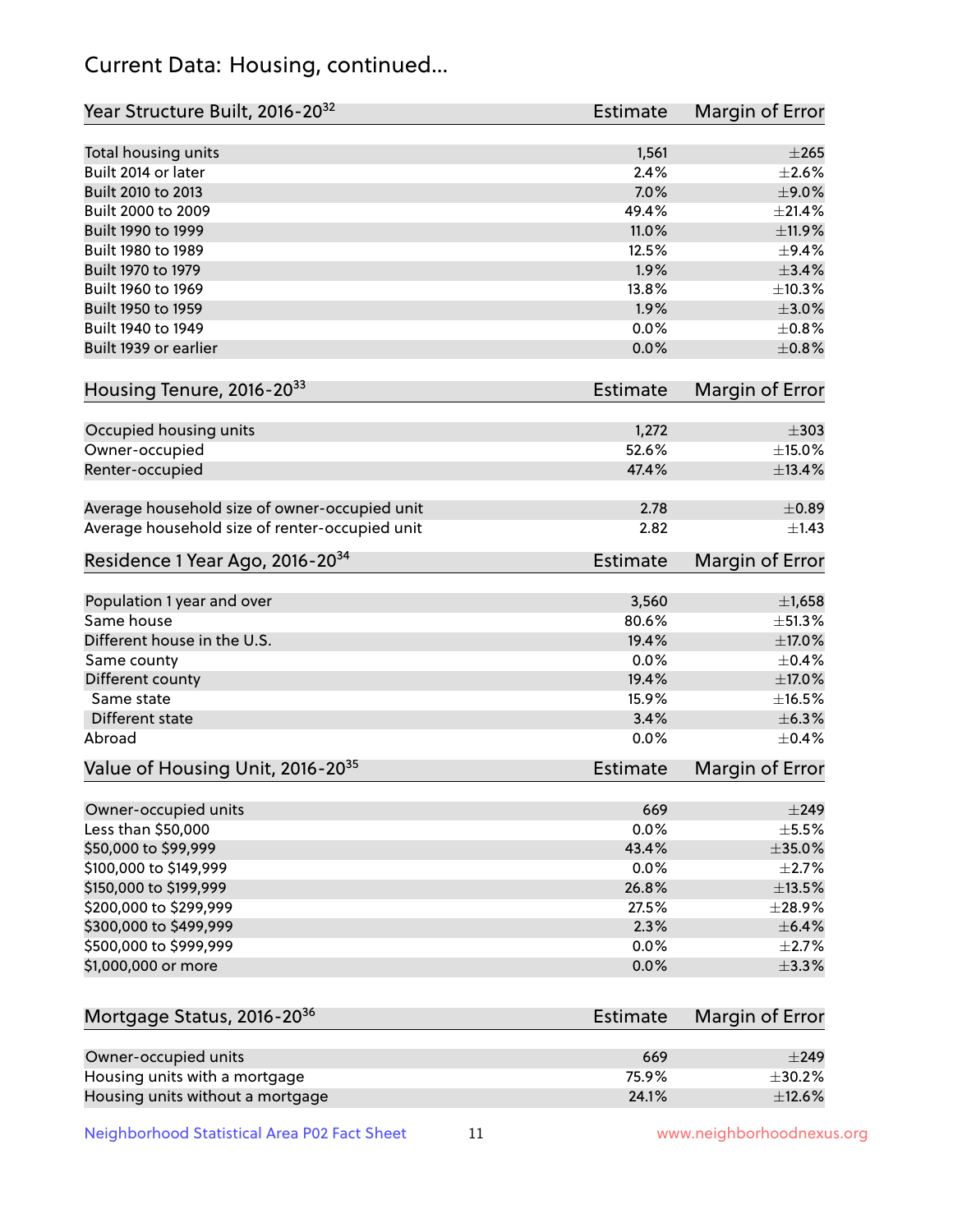# Current Data: Housing, continued...

| Selected Monthly Owner Costs, 2016-20 <sup>37</sup> | <b>Estimate</b> | Margin of Error |
|-----------------------------------------------------|-----------------|-----------------|
|                                                     |                 |                 |
| Housing units with a mortgage                       | 508             | $\pm 276$       |
| Less than \$300                                     | 0.0%            | $\pm 3.6\%$     |
| \$300 to \$499                                      | 3.7%            | $\pm$ 7.4%      |
| \$500 to \$999                                      | 15.2%           | $\pm 20.2\%$    |
| \$1,000 to \$1,499                                  | 4.3%            | $\pm$ 7.5%      |
| \$1,500 to \$1,999                                  | 61.0%           | ±41.5%          |
| \$2,000 to \$2,999                                  | 15.7%           | ±14.9%          |
| \$3,000 or more                                     | 0.0%            | $\pm$ 4.4%      |
|                                                     |                 |                 |
| Median (dollars)                                    | \$1,719         | $\pm$ 67        |
|                                                     |                 |                 |
| Housing units without a mortgage                    | 161             | $\pm$ 103       |
| Less than \$150                                     | 0.0%            | ±11.3%          |
| \$150 to \$249                                      | 0.0%            | ±11.3%          |
| \$250 to \$349                                      | 71.6%           | ±22.2%          |
| \$350 to \$499                                      | 18.4%           | ±27.8%          |
| \$500 to \$699                                      | 10.0%           | $\pm 20.6\%$    |
| \$700 or more                                       | 0.0%            | ±24.0%          |
|                                                     |                 |                 |
| Median (dollars)                                    | \$335           | $\pm 10$        |

| Selected Monthly Owner Costs as a Percentage of | <b>Estimate</b> | Margin of Error |
|-------------------------------------------------|-----------------|-----------------|
| Household Income, 2016-20 <sup>38</sup>         |                 |                 |
|                                                 |                 |                 |
| Housing units with a mortgage <sup>39</sup>     | 508             | $\pm$ 335       |
| Less than 20.0 percent                          | 43.1%           | $\pm$ 36.4%     |
| 20.0 to 24.9 percent                            | 18.4%           | ±13.7%          |
| 25.0 to 29.9 percent                            | 4.3%            | $\pm$ 6.9%      |
| 30.0 to 34.9 percent                            | 3.5%            | $\pm$ 6.5%      |
| 35.0 percent or more                            | 30.6%           | $\pm$ 37.0%     |
|                                                 |                 |                 |
| Housing units without a mortgage <sup>40</sup>  | 161             | $\pm 109$       |
| Less than 10.0 percent                          | 100.0%          | ±93.2%          |
| 10.0 to 14.9 percent                            | $0.0\%$         | $\pm$ 8.0%      |
| 15.0 to 19.9 percent                            | 0.0%            | $\pm 8.0\%$     |
| 20.0 to 24.9 percent                            | $0.0\%$         | $\pm$ 8.0%      |
| 25.0 to 29.9 percent                            | 0.0%            | $\pm$ 8.0%      |
| 30.0 to 34.9 percent                            | $0.0\%$         | $\pm$ 8.0%      |
| 35.0 percent or more                            | 0.0%            | $\pm$ 13.8%     |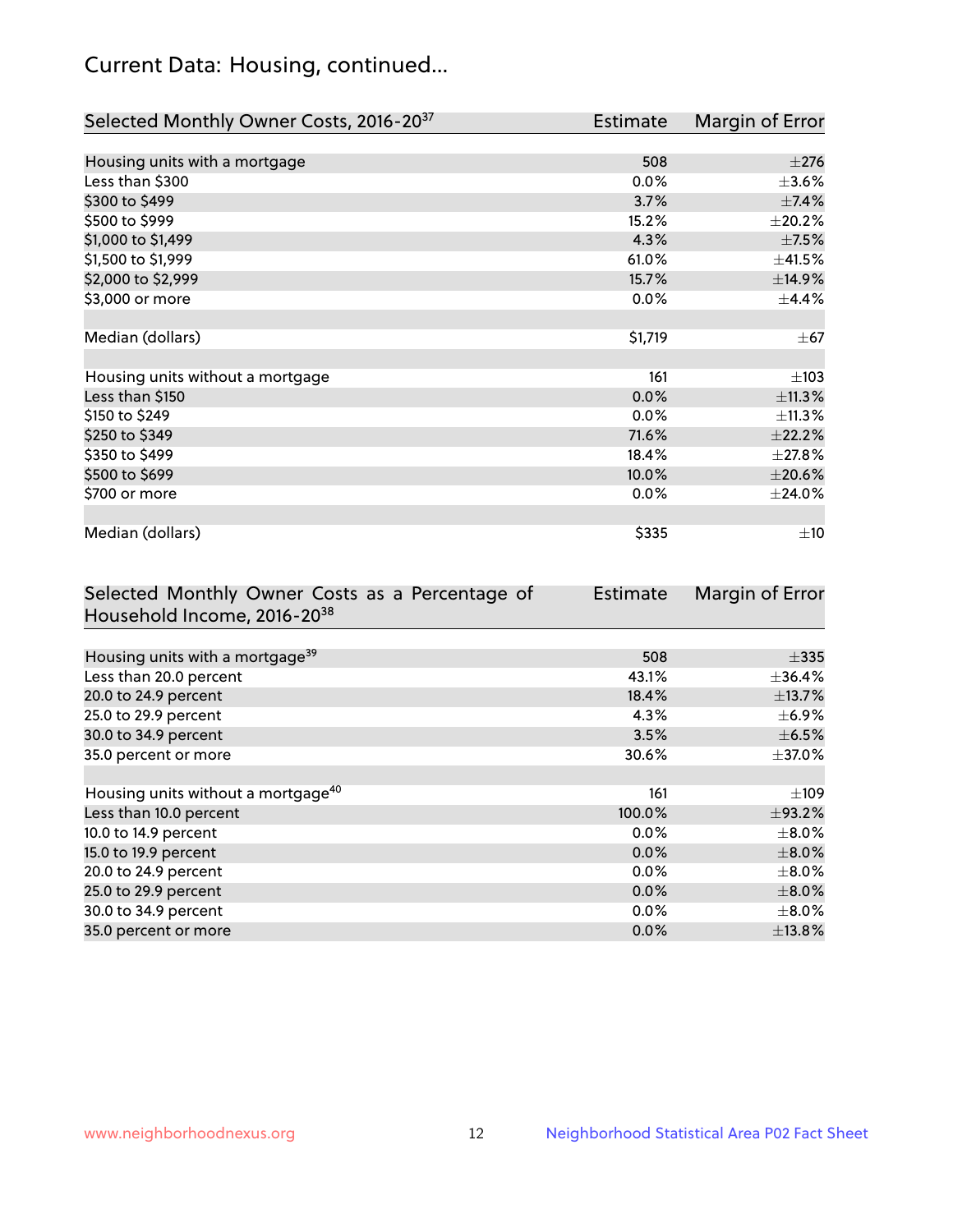# Current Data: Housing, continued...

| Gross Rent, 2016-20 <sup>41</sup>                                   | <b>Estimate</b> | Margin of Error |
|---------------------------------------------------------------------|-----------------|-----------------|
|                                                                     |                 |                 |
| Occupied units paying rent                                          | 603             | $\pm 223$       |
| Less than \$200                                                     | $0.0\%$         | $\pm$ 3.7%      |
| \$200 to \$499                                                      | 0.0%            | $\pm$ 5.2%      |
| \$500 to \$749                                                      | 10.3%           | ±13.4%          |
| \$750 to \$999                                                      | 0.0%            | $\pm$ 3.7%      |
| \$1,000 to \$1,499                                                  | 28.0%           | ±26.7%          |
| \$1,500 to \$1,999                                                  | 52.8%           | $\pm 27.7\%$    |
| \$2,000 or more                                                     | 8.9%            | ±16.7%          |
| Median (dollars)                                                    | \$1,611         | $\pm$ 87        |
|                                                                     |                 |                 |
| No rent paid                                                        | $\Omega$        | ±13             |
|                                                                     |                 |                 |
| Gross Rent as a Percentage of Household Income,<br>$2016 - 20^{42}$ | <b>Estimate</b> | Margin of Error |
|                                                                     |                 |                 |
| Occupied units paying rent <sup>43</sup>                            | 603             | $\pm 298$       |
| Less than 15.0 percent                                              | 5.6%            | $\pm$ 10.7%     |
| 15.0 to 19.9 percent                                                | 17.6%           | $\pm 20.1\%$    |
| 20.0 to 24.9 percent                                                | 35.6%           | $\pm 22.5\%$    |
| 25.0 to 29.9 percent                                                | 0.0%            | $\pm 2.1\%$     |
| 30.0 to 34.9 percent                                                | 3.4%            | $\pm$ 5.4%      |
| 35.0 percent or more                                                | 37.7%           | $\pm 25.2\%$    |

# Current Data: Transportation

| Commuting to Work, 2016-20 <sup>44</sup>  | <b>Estimate</b> | Margin of Error |
|-------------------------------------------|-----------------|-----------------|
|                                           |                 |                 |
| Workers 16 years and over                 | 2,426           | $\pm$ 1,048     |
| Car, truck, or van - drove alone          | 79.3%           | $\pm$ 11.9%     |
| Car, truck, or van - carpooled            | 2.1%            | $\pm$ 4.1%      |
| Public transportation (excluding taxicab) | 11.4%           | $\pm$ 11.2%     |
| Walked                                    | 0.0%            | $\pm$ 0.5%      |
| Other means                               | 2.0%            | $\pm$ 3.0%      |
| Worked at home                            | 5.2%            | $\pm$ 5.6%      |
|                                           |                 |                 |
| Mean travel time to work (minutes)        | 34.5            | ±13.6           |

| Access to a Vehicle, 2016-20 <sup>45</sup> | Estimate | Margin of Error |
|--------------------------------------------|----------|-----------------|
|                                            |          |                 |
| Occupied housing units                     | 1,272    | $\pm$ 303       |
| No vehicles available                      | 15.1%    | $+11.2%$        |
| 1 vehicle available                        | 25.1%    | ±14.8%          |
| 2 vehicles available                       | 41.3%    | $+22.5%$        |
| 3 or more vehicles available               | 18.6%    | $+11.0%$        |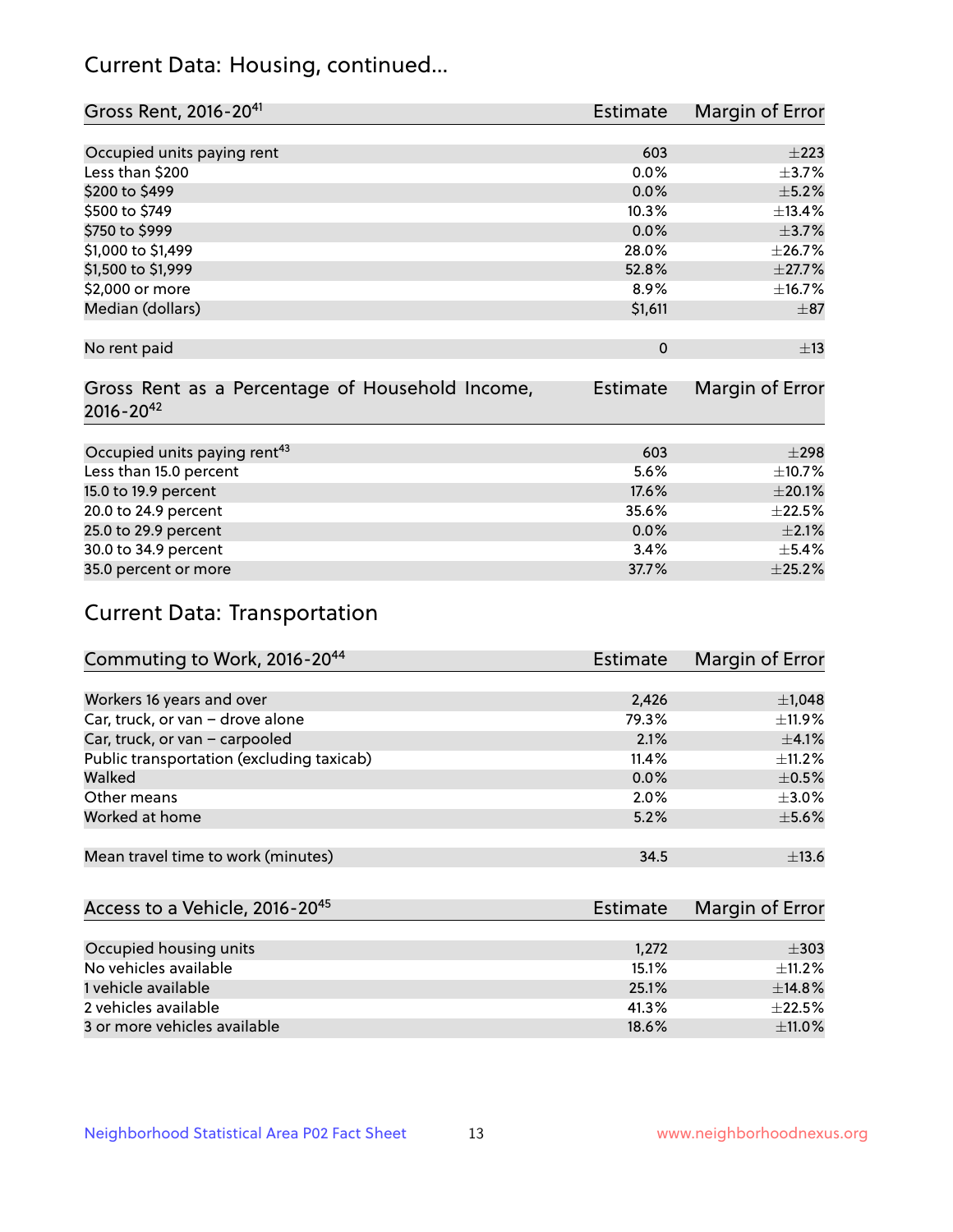# Current Data: Health

| Health Insurance coverage, 2016-2046                    | Estimate | Margin of Error |
|---------------------------------------------------------|----------|-----------------|
|                                                         |          |                 |
| Civilian Noninstitutionalized Population                | 3,560    | ±1,658          |
| With health insurance coverage                          | 90.3%    | $\pm$ 50.4%     |
| With private health insurance coverage                  | 74.9%    | ±42.2%          |
| With public health coverage                             | 16.9%    | $\pm$ 4.0%      |
| No health insurance coverage                            | 9.7%     | $\pm$ 11.8%     |
|                                                         |          |                 |
| Civilian Noninstitutionalized Population Under 19 years | 585      | $\pm$ 585       |
| No health insurance coverage                            | 0.0%     | $\pm$ 3.1%      |
| Civilian Noninstitutionalized Population 19 to 64 years | 2,762    | ±1,180          |
| In labor force:                                         | 2,391    | ±1,030          |
| Employed:                                               | 2,376    | $\pm$ 1,027     |
| With health insurance coverage                          | 88.2%    | ±49.4%          |
| With private health insurance coverage                  | 86.7%    | ±48.0%          |
| With public coverage                                    | 2.4%     | ±3.3%           |
| No health insurance coverage                            | 11.8%    | ±17.6%          |
|                                                         |          |                 |
| Unemployed:                                             | 15       | $\pm$ 1,027     |
| With health insurance coverage                          | 100.0%   | $\pm$ 0.0%      |
| With private health insurance coverage                  | 100.0%   | $\pm$ 0.0%      |
| With public coverage                                    | 0.0%     | $\pm$ 84.4%     |
| No health insurance coverage                            | 0.0%     | $\pm$ 84.4%     |
|                                                         |          |                 |
| Not in labor force:                                     | 371      | $\pm 308$       |
| With health insurance coverage                          | 82.4%    | $\pm$ 37.6%     |
| With private health insurance coverage                  | 24.0%    | $\pm$ 38.6%     |
| With public coverage                                    | 58.4%    | $\pm$ 39.3%     |
| No health insurance coverage                            | 17.6%    | $\pm 26.5\%$    |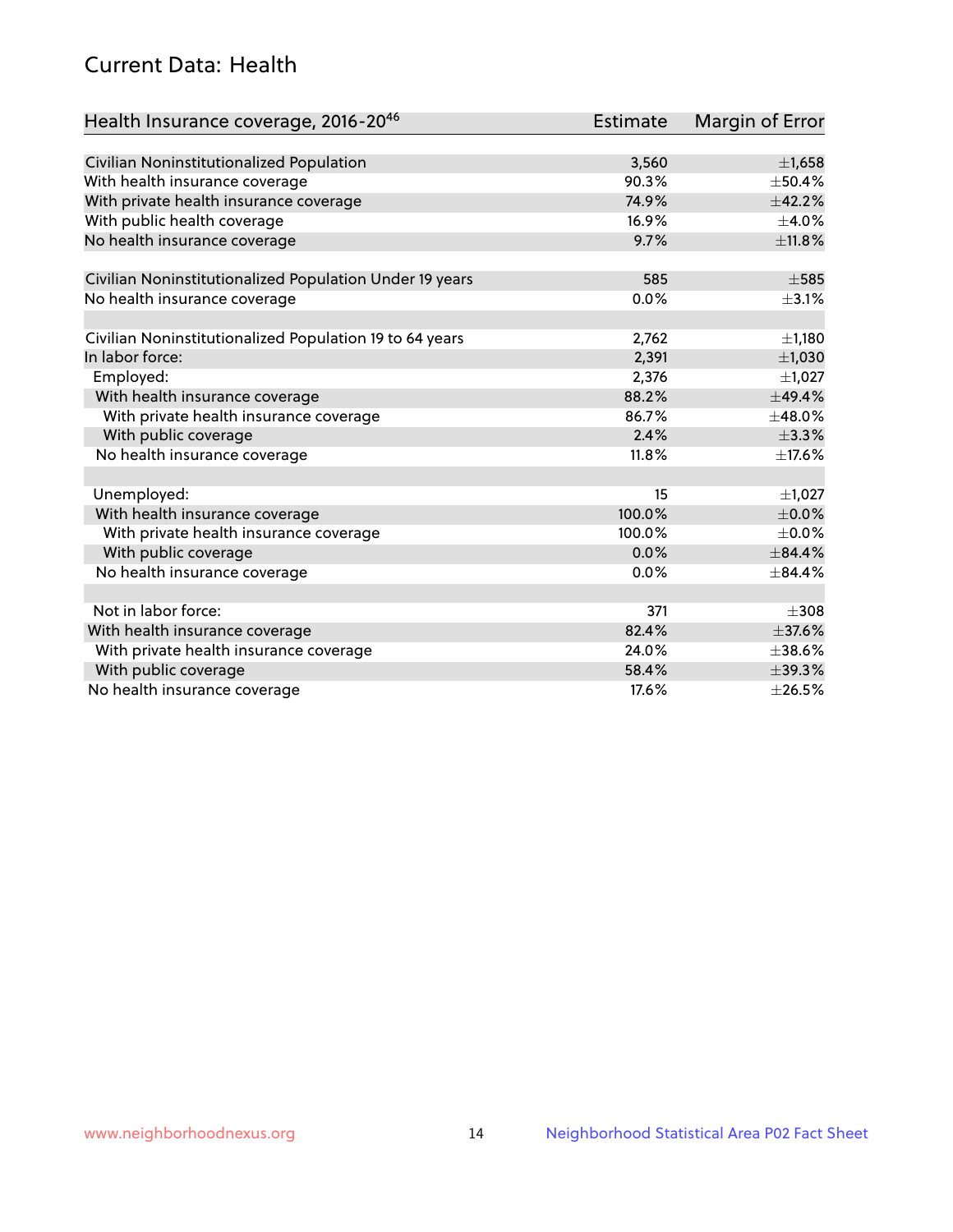#### Notes:

- 1. Source: U.S. Census Bureau, Decennial Census 2000, SF1 tables P8, P12; American Community Survey, tables B01001, B03002
- 2. This category includes Pacific Islanders, Native Americans and Alaska Natives, people who identify as some other race, and those who identify as bi/multi racial.
- 3. Source: U.S. Census Bureau, Decennial Census 2000, SF1 tables P15, P16, P18, P19; American Community Survey, tables B11001, B11005, B11003
- 4. Source: U.S. Census Bureau, Decennial Census 2000, SF3 table P37; American Community Survey, table B15002
- 5. Source: U.S. Census Bureau, Longitudinal Employer-Household Dynamics Residential Area Characteristics, Table JT01 (Primary Jobs); Workplace Area Characteristics, Table JT00 (All Jobs)
- 6. Source: U.S. Census Bureau, Decennial Census 2000, SF3 tables P52, P87; American Community Survey, tables B19001, B17001
- 7. Source: U.S. Census Bureau, Decennial Census 2000, SF1 tables H3, H4; American Community Survey, tables B25002, B25009
- 8. Source: U.S. Census Bureau, Decennial Census 2000, SF3 table H44; American Community Survey, tables B25044
- 9. Source: Atlanta Police Department, COBRA; U.S. Census Bureau, American Community Survey, table B01001
- 10. Source: U.S. Census Bureau, American Community Survey, table B01001
- 11. Source: U.S. Census Bureau, American Community Survey, table B03002
- 12. Source: U.S. Census Bureau, American Community Survey, table B05002
- 13. Source: U.S. Census Bureau, American Community Survey, table B05003
- 14. Source: U.S. Census Bureau, American Community Survey, tables B19001, B19025, B19051, B19061, B19055, B19065, B19059, B19069, B19056, B19066, B19057, B19067, B22001, B19101, B19127
- 15. Source: U.S. Census Bureau, American Community Survey, tables B19201, B19214, B20017, B19313
- 16. Source: U.S. Census Bureau, American Community Survey, table B17010
- 17. Source: U.S. Census Bureau, American Community Survey, tables B17001, B17006, B17021, B17007. Table totals may be lower than the total population, as they are based on the population for whom poverty status is determined.
- 18. Source: U.S. Census Bureau, American Community Survey, B17001H, B17001B, B17001D, B17001I. Table totals may be lower than the total population, as they are based on the population for whom poverty status is determined.
- 19. Source: U.S. Census Bureau, American Community Survey, tables B23001, B23008
- 20. Source: U.S. Census Bureau, American Community Survey, table C24030
- 21. Source: U.S. Census Bureau, American Community Survey, table C24010
- 22. Source: U.S. Census Bureau, American Community Survey, table B24080
- 23. Source: U.S. Census Bureau, Longitudinal Employer-Household Dynamics Origin-Destination Data, Tables JT00 Main and JT00 Aux
- 24. Source: U.S. Census Bureau, Longitudinal Employer-Household Dynamics Origin-Destination Data, Tables JT00 Main and JT00 Aux
- 25. Source: U.S. Census Bureau, Longitudinal Employer-Household Dynamics Origin-Destination Data, Tables JT00 Main and JT00 Aux
- 26. Source: U.S. Census Bureau, Longitudinal Employer-Household Dynamics Origin-Destination Data, Tables JT00 Main and JT00 Aux
- 27. Source: U.S. Census Bureau, American Community Survey, table B14001
- 28. Source: U.S. Census Bureau, American Community Survey, table B15002
- 29. Source: U.S. Census Bureau, American Community Survey, tables B11001, B11003, B11007, B11005, B09019
- 30. Source: U.S. Census Bureau, American Community Survey, tables B25002, B25003, B25004
- 31. Source: U.S. Census Bureau, American Community Survey, table B25024
- 32. Source: U.S. Census Bureau, American Community Survey, table B25034
- 33. Source: U.S. Census Bureau, American Community Survey, tables B25009, B25008, B25003
- 34. Source: U.S. Census Bureau, American Community Survey, table B07003
- 35. Source: U.S. Census Bureau, American Community Survey, table B25075. This value is self-reported and may differ from home values as determined by the County Tax Assessor.
- 36. Source: U.S. Census Bureau, American Community Survey, table B25081
- 37. Source: U.S. Census Bureau, American Community Survey, table B25087
- 38. Source: U.S. Census Bureau, American Community Survey, table B25091
- 39. Excludes units where Selected Monthly Owner Costs as a Percentage of Income cannot be computed.
- 40. Excludes units where Selected Monthly Owner Costs as a Percentage of Income cannot be computed.
- 41. Source: U.S. Census Bureau, American Community Survey, table B25063
- 42. Source: U.S. Census Bureau, American Community Survey, table B25070
- 43. Excludes units where Gross Rent as a Percentage of Income cannot be computed.
- 44. Source: U.S. Census Bureau, American Community Survey, tables B08101, B08013
- 45. Source: U.S. Census Bureau, American Community Survey, table B25044
- 46. Source: U.S. Census Bureau, American Community Survey, tables B18135, B27011

The dagger (†) symbol denotes values that cannot be computed.